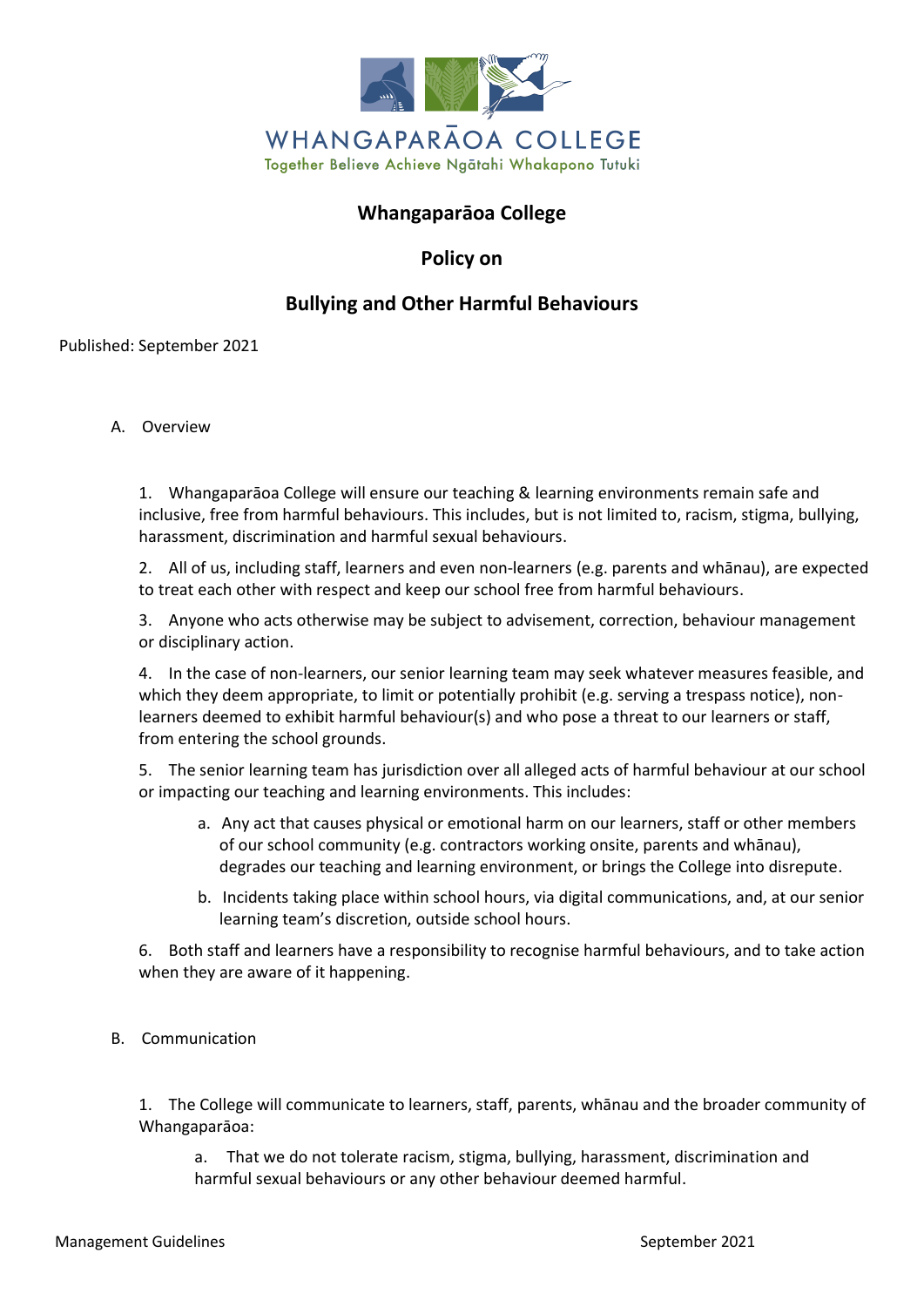b. Guidance on what to do if anyone experiences or becomes aware of any of these behaviours.

c. Our expectations for good behaviour and our culture of respect and kindness. This includes our expectation that all of us share a responsibility for ensuring our teaching & learning environments remain safe and inclusive, free from harmful behaviours.

2. The senior learning team will engage learners, whānau and staff to learn of their experiences dealing with harmful behaviours, in order to capture their expectations, develop strategies for making improvements and take steps to eliminate harmful behaviours. They will use this information to establish a baseline assessment, from which to measure the impact of strategies for improvement, and other steps the school takes to eliminate harmful behaviours.

## C. Education

1. The College will provide all staff Professional Learning & Development (PLD) to help them identify and minimise harmful behaviours, and to otherwise promote a kind and respectful environment.

2. The College will provide to all learners, pastoral curriculum to help them identify and minimise harmful behaviours, and to otherwise promote a kind and respectful environment.

## D. Reporting

1. Alleged acts of harmful behaviours will be recorded into the school management system.

2. The senior learning team will periodically present this data to the Board in order to assess trends and our strategies to combat and eliminate these behaviours.

### E. Response

1. The College will maintain processes to promptly address and resolve any complaints or concerns of harmful behaviours, and ensure these processes allow for dealing with protective disclosure.

2. The senior learning team will investigate all complaints and reported incidents in accordance with the behaviour management and disciplinary provisions of our Learner Management and Staff Expectations policies.

3. The Principal or, if appropriate, the Board of Trustees' Personnel Subcommittee, will be made aware of and may, at their discretion, play an active role in the remedy of any reported incident in which the behaviour of a member of staff is inconsistent with the expectations set by this Policy.

4. The College will provide support to victims, witnesses and even perpetrators of racism, stigma, bullying, harassment, discrimination and harmful sexual behaviours. This includes, but is not limited to first aid, restorative conversations, education or counselling.

### F. Bullying

1. Bullying is a form of harassment, and usually refers to intimidatory behaviour between school students, but may involve other members of the school community.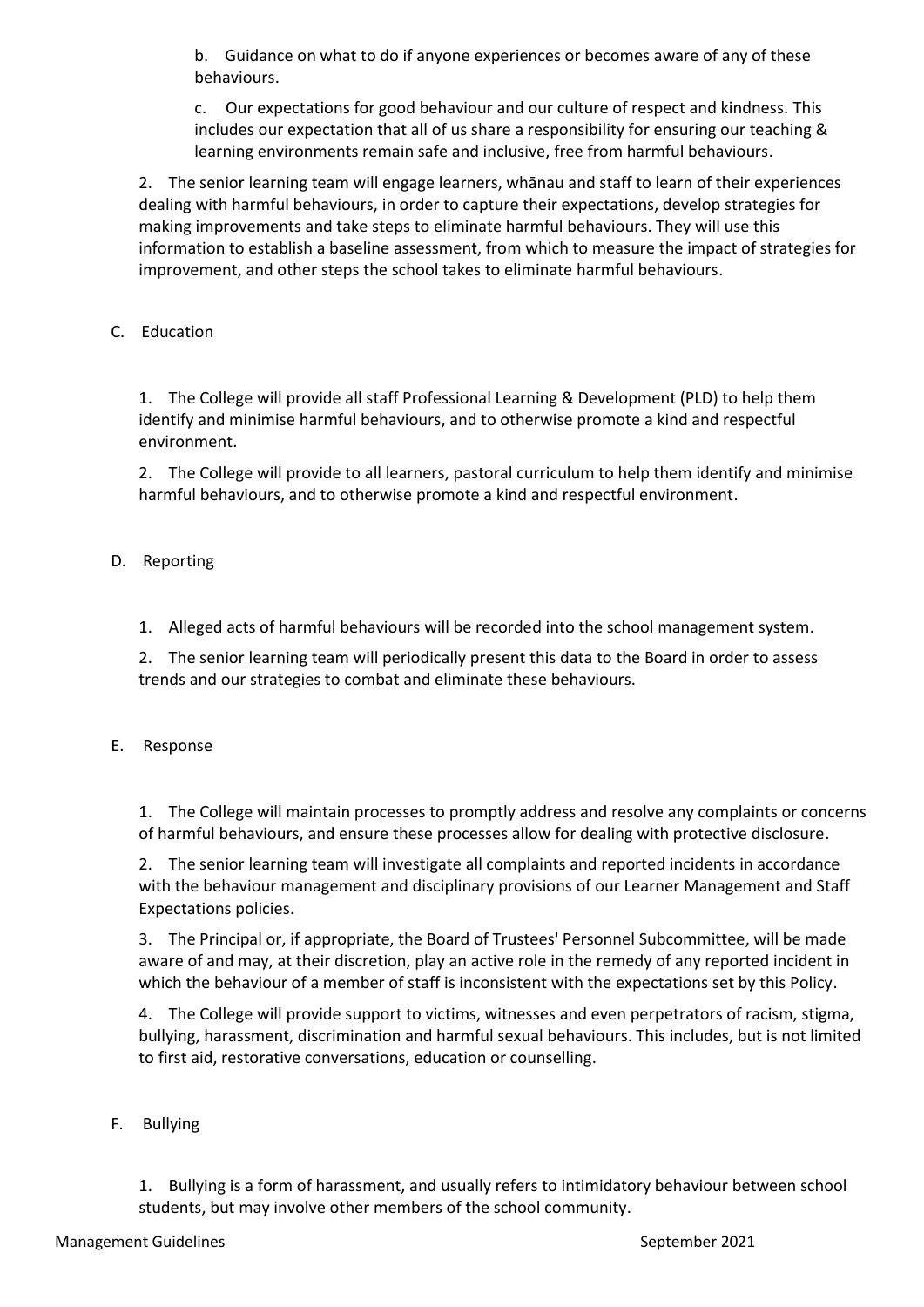2. Bullying includes cyberbullying.

3. Bullying is deliberate, harmful behaviour that is repeated, or continues over a period of time. It usually involves a power imbalance that makes it difficult for those being bullied (victims) to defend themselves.

4. Those impacted by bullying include the victim(s), the perpetrator(s) and, sometimes, the bystanders or witnesses.

- 5. To combat bullying, the College:
	- a. Provides clear and visible instructions through the pastoral care team to learners, staff or anyone visiting our campus on what to do if they see bullying.
	- b. Ensures a whole-school focus on an inclusive, supportive environment.
	- c. Promotes good digital citizenship.
	- d. Maintains a Bullying Prevention and Response Action Group (BPRAG).

BPRAG will include a cross-section of learners and staff. It will meet once a term to discuss bullying and identify areas for improvement. To inform this discussion BPRAG is expected to engage learners, which may include using surveys, focus groups and an review of anonymised incidents. BPRAG is expected to report updates and recommendations to the Board once a term.

- e. Maintains pathways for vulnerable learners to form peer relations. Examples include a Peer Support Programme and ad hoc mentorship arrangements pairing senior and junior learners.
- f. Supports parents and whānau. Our senior learning team uses discretion in how and to what extent support may be extended. Notwithstanding, examples may include information evenings, and providing ideas and encouragement that will reduce the likelihood of their children becoming bullies / victims.
- G. Harmful Sexual Behaviours

1. Whangaparāoa College promotes the healthy development of learners and takes action to protect them from harm. This includes teaching about sexual, emotional, and physical development through the health curriculum, and teaching about appropriate and inappropriate sexual behaviours.

2. If the College identifies harmful or concerning sexual behaviour, e.g. where the actions of learners appear to pose a threat to the welfare of themselves or others, it will intervene to protect and support those involved.

3. If there is any indication that those involved have been exposed to pornography, unsafe situations, or abuse, the College will enact its Child Protection Action Plan.

4. Depending on the seriousness of the behaviour, the incident may invoke the disciplinary provisions of our Learner Management Policy and those involved may be referred to specialised outside support, Oranga Tamariki and/or the Police.

5. For the avoidance of doubt, sexual harassment or the unwanted imposition of sexual behaviour, including, but not limited to, the presentation or sharing of unsolicited sexual images and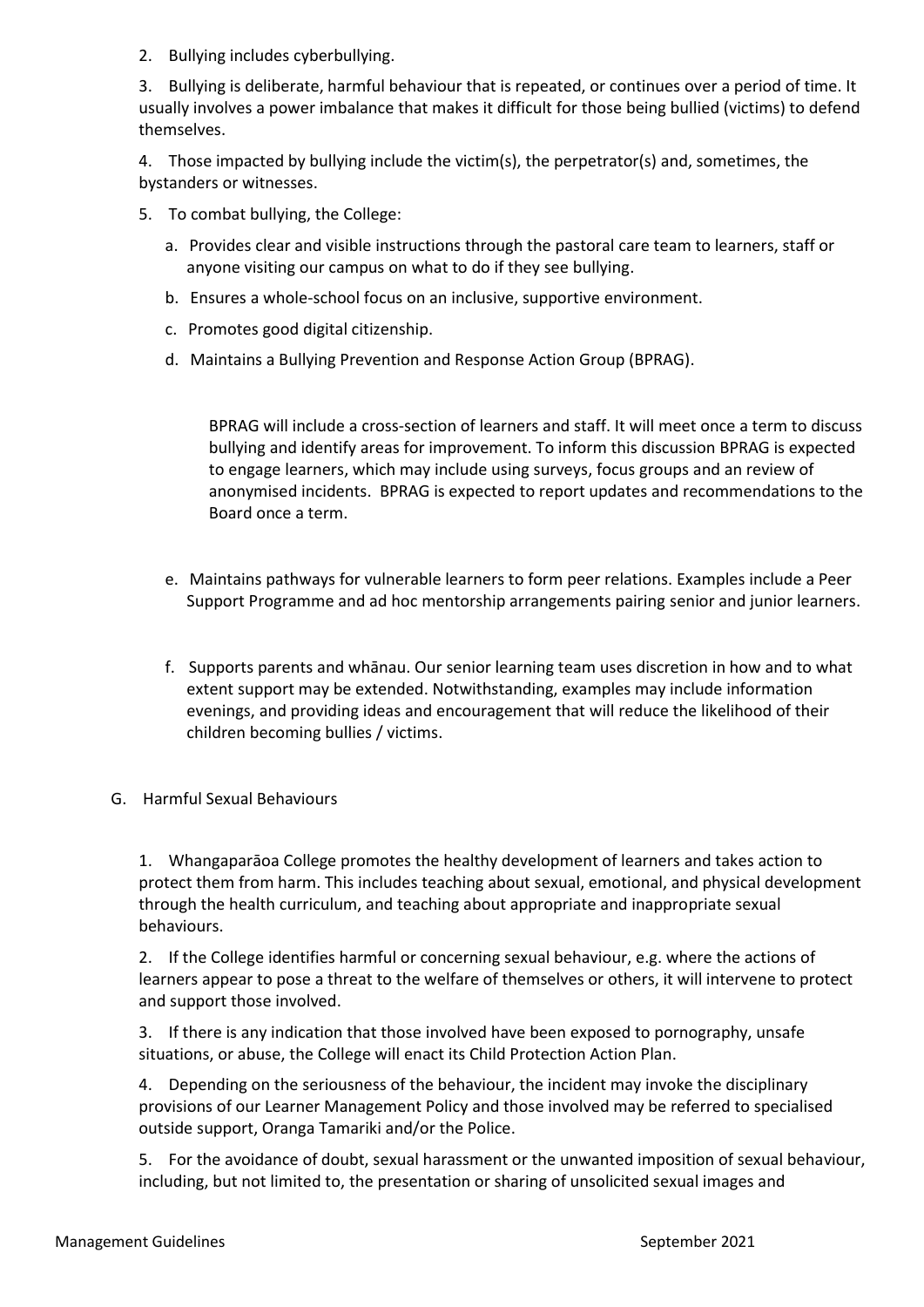pornography, is gross misconduct, and will invoke the disciplinary provisions of our Learner Management Policy.

### H. Racism, harassment and discrimination

1. Racism is the use of language, visual material, or physical behaviour that expresses hostility against, or brings into contempt or ridicule, any other person on the basis of their colour, race, ethnic, or national origin. Examples include shunning a person because of their race, racist jokes, verbal abuse, hate speech, unwanted nicknames, use of offensive badges or insignia, or other behaviour suggesting someone's race is inferior.

2. Harassment is any behaviour that is unwelcome, intimidating, intrusive, or offensive and may be based on a person's ethnicity or race, gender, sexuality, religion and beliefs, disability, age, etc.

3. Discrimination is the unjust or prejudicial treatment of people based on a personal characteristic, such as colour, race, ethnic, or national origin, age, sex, or disability.

4. To combat racism, harassment and discrimination, the College:

a. Promotes and upholds Te Tiriti o Waitangi.

b. Undertakes PLD for all staff to acknowledge our personal biases and seek to understand people with different experiences, and otherwise offers PLD opportunities that focus on culturally relevant teaching, diversity, multiculturalism and cultural competence including the [tātaiak](https://teachingcouncil.nz/resource-centre/tataiako-cultural-competencies-for-teachers-of-maori-learners/)o and [tapasa](https://teachingcouncil.nz/assets/Files/Tapasa/Tapasa-Cultural-Competencies-Framework-for-Teachers-of-Pacific-Learners-2019.pdf) frameworks.

c. Encourages teachers to create culturally relevant learning opportunities that acknowledge race and ethnicity, and expose learners to a variety of people and environments.

d. Expects all kaiārahi, and welcomes other staff, to utilise resources available from within and outside the school, such as those from the [Unteach Racism](https://www.unteachracism.nz/) website, and feel empowered to have safe and productive conversations about racism, in order to achieve a greater understanding of racism and realise positive changes in the behaviour and practice of our teaching and learning.

e. Actively engages the community in various ways that demonstrate the experiences of our families and whānau are just as valuable as the stories from the curriculum. For example, the College will regularly invite members of our diverse community to visit our classrooms and learning environments to speak to their culture and experiences in ways relevant to a particular topic.

f. Periodically reviews disciplinary data to analyse trends, uncover disproportionality in the data, and take action to ensure racial bias plays no part in how learners are disciplined or across disciplinary practices, in general.

g. Operates as an Equal Opportunity Employer, ensuring that all employees and applicants for employment are treated according to their skills, qualifications, abilities, and aptitudes, without bias or discrimination.